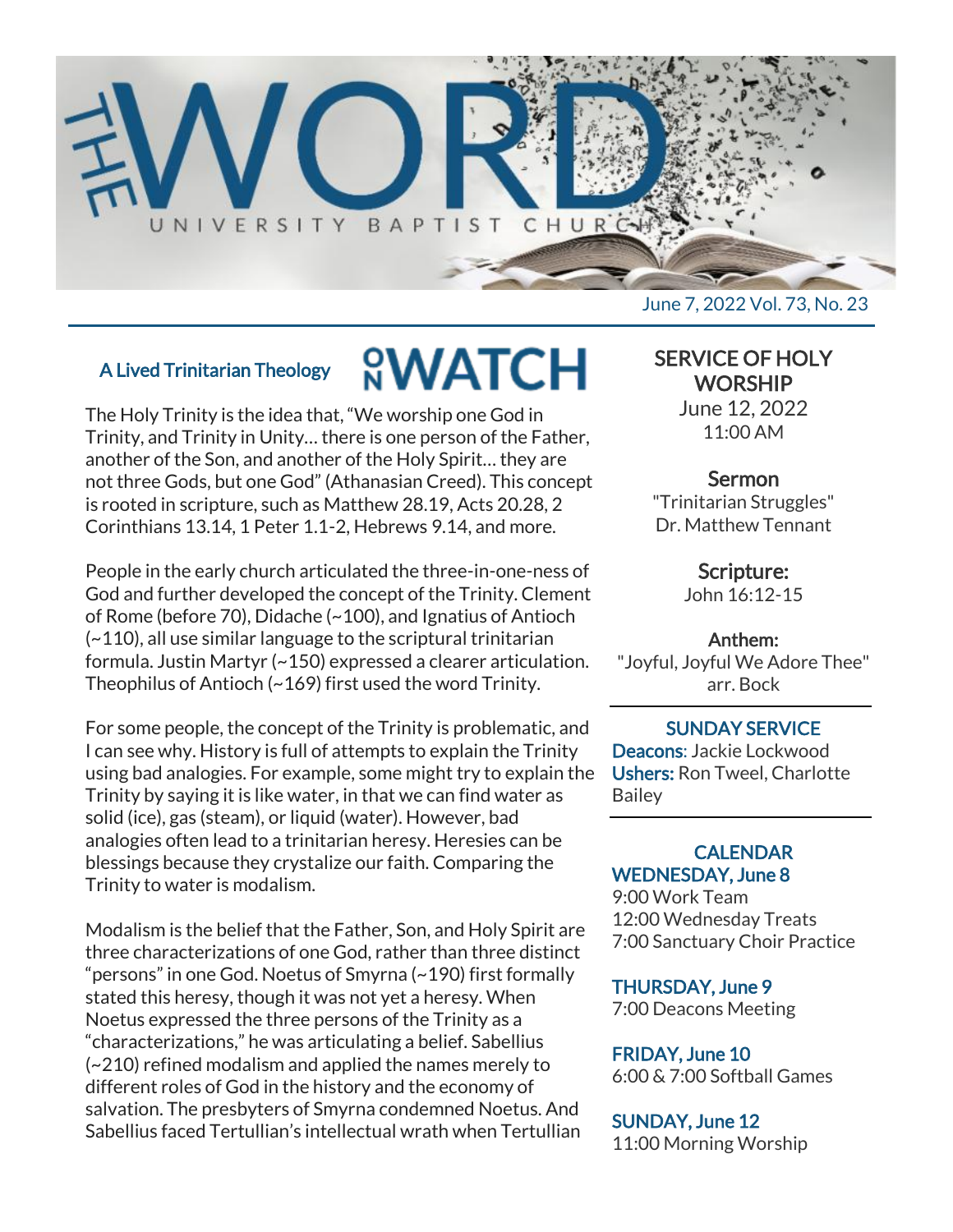wrote addressed modalism in Adversus Praxeam. Then, Pope Callistus condemned Sabellius.

When something is difficult to understand, should we dismiss or ignore it? No. It's worth the engagement because we can grow when we put in some effort, like the annual pilgrimage to discuss trinitarian theology on Trinity Sunday.

Here's how a trinitarian theology can work: Psalm 139 reminds of God's eternal presence. For me, this can take the shape of prayers addressed to God—our loving creator and everpresent help in times of trouble.

Then, in another situation, I might flip through the gospels to see how Jesus responded to various situations. For example, in the recent blight of mass shootings, my mind kept going to Matthew 26.52. "Jesus said to him, 'Put your sword back into its place; for all who take the sword will perish by the sword.'"

Finally, the Bible reminds us that the Holy Spirit is always with us. In John, Jesus said, "The Advocate, the Holy Spirit, whom the Father will send in my name, will teach you everything, and remind you of all that I have said to you" (John 14.26). Was this the Spirit that helped my mind go to Matthew 26.52 in the wake of such destruction in our wonderful nation?

When Tertullian wrote about "one God, three persons, one substance," he codified what scripture had been saying into a clear formula. He used the Latin *trinitas* to describe how one can experience God. It's still one God, but we encounter the divine in different ways. As a group of thoughtful Christfollowers, we can handle difficult concepts and some mystery. The way we experience God and articulate our experience contributes to this lived trinitarian theology.

I'm looking forward to seeing you on Sunday!

Peace, Matt

#### Happy Anniversary, Will Cooke!

This past Sunday marked one year since Will Cooke joined our UBC family as Director of Music. In the year that he has been with us, Will has overseen the continued success of our Sanctuary Choir and a sizable growth in Jubilate as they returned to rehearsals after a year of virtual meetings. He has also created the new youth choir, Voces Laetae! We are thrilled that Will and his wonderful husband, David Waters, have become such a key part of our community at UBC. We are thankful for you!

#### MONDAY, June 13

8:30 Morning Prayer [\(UBC](https://www.facebook.com/UniversityBaptistChurchCharlottesville) [Facebook Page\)](https://www.facebook.com/UniversityBaptistChurchCharlottesville) 10:30 Bible Reading Group [\(Zoom\)](https://us02web.zoom.us/j/85381408096?pwd=MzdkVG9JZ2x0M2JFK01KNlNjSWtqUT09) 7:30 Enneagram Book Group (Hybrid)

#### TUESDAY, June 14

8:30 Vacation Bible School 9:30 Staff Meeting 12:00 Annie Armstrong Circle 7:00 Environmental Book Group (Zoom)

# HAPPY BIRTHDAY!!



Join us in wishing some of our church family a Happy Birthday next week! June 17: David Hendon, Matthew Tennant, Alan **Hendricks** June 18: Shirley Clark, Jack Averill June 20: Lily Gregg

#### Prayer Concerns

Sympathy to the family of former UBC member John R. Wilkerson after his death in St. Charles, Missouri. [Obituary and](https://www.paulfuneral.com/obituaries/John-R.-Wilkerson?obId=24978924#/celebrationWall)  [details here.](https://www.paulfuneral.com/obituaries/John-R.-Wilkerson?obId=24978924#/celebrationWall)

Continuing prayers for Bob Badgett as he recovers at home in Georgia after open heart surgery.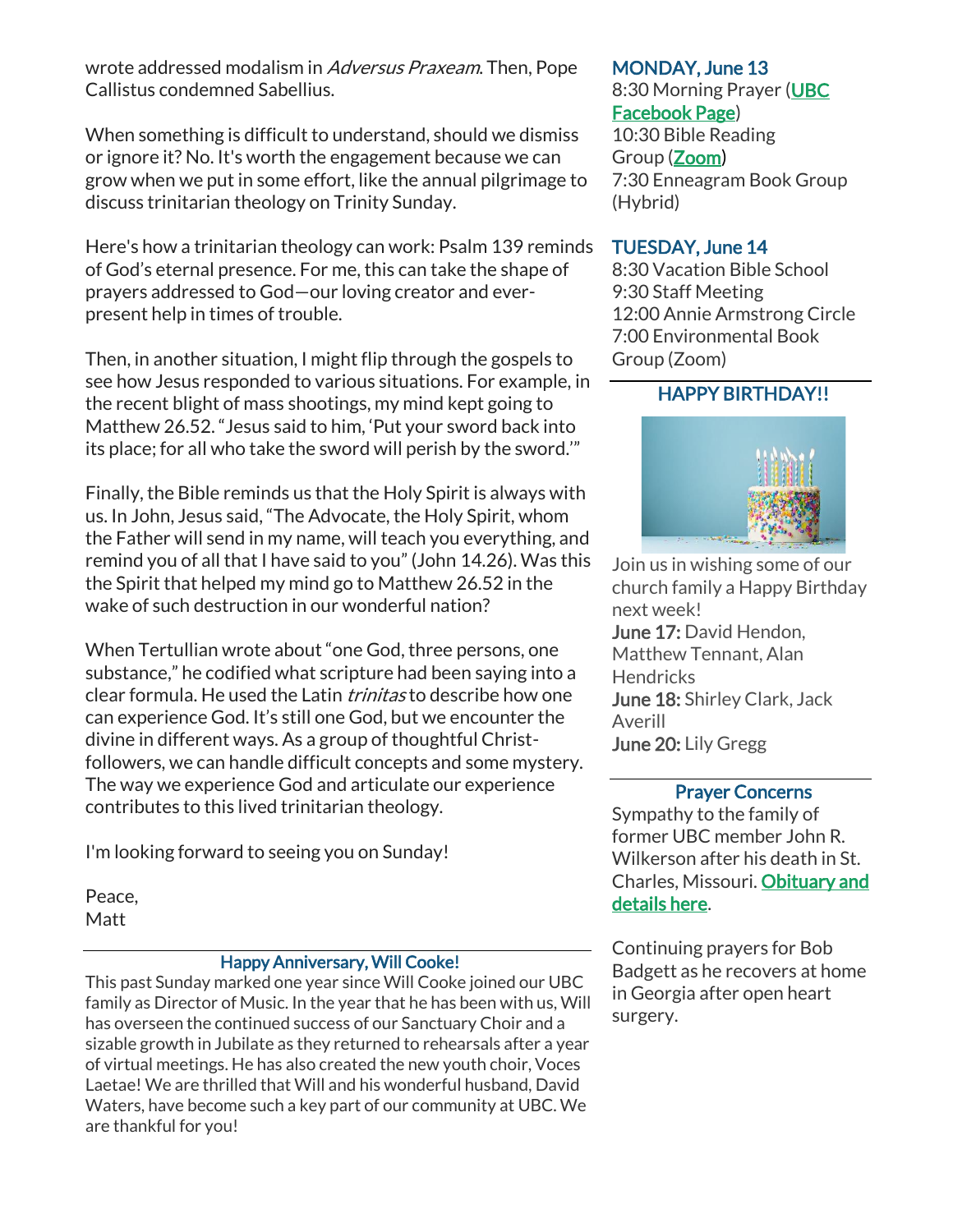

#### Thank you!

You may not even recognize this office after all the work our volunteers have done in the past few months! Thank you so much to everyone who has assisted in updating Alba's former office. Sometime in the next two weeks, once the paint has dried, Val will move into this office, making her current office available for Will Cooke.

#### Vacation Bible School!

The best week of the summer is almost here! Vacation Bible School will be held Tuesday-Friday, June 14-17, from 8:30 until 12:00 each day.

Registration is open, and we still have room for more participants! Children age 4 through fifth grade are welcome to register **HERE**. Please share this link with your family and friends!



If you'd like to volunteer with VBS, please talk with Erin Brown.

### Young Adult Sundays at Dairy Market

Young adults of UBC are invited to join together for dinners at Dairy Market this summer! Each Sunday evening we will gather at 6:30 PM. Grab food from whichever restaurant sounds best to you, and look for Val Fisk at a table out front, near the Starr Hill Brewery end of the building. Anyone in the college & young adult age groups is welcome - please bring friends along with you!

We will plan to eat outside each week, unless it is raining, so that folks who prefer extra caution regarding Covid can feel comfortable joining us. We will not meet the night of July 3.

#### Toy Collection for UVA Children's Hospital

For several years our congregation, in conjunction with Vacation Bible School, participated in a collection of new toys for the children at UVA hospital. These toys were given to the pediatric patients to keep, so there was always a need to replenish the hospital's supply. We have not done this in the past two years because the hospital was not accepting donations during the pandemic. They are now accepting toy donations again and would appreciate our assistance. Therefore, the Missions Council is asking for your help in collecting the following toys to be given to the children in the hospital:

 Play-Doh Coloring books Crayons Colored pencils Card games Small Lego kits

You will find collection boxes located on the first floor and in the Fellowship Hall. Because this toy drive is being done in conjunction with VBS, it will have a short collection window. Please bring your toy donations to church on Sunday, June 12<sup>th</sup>, or Sunday, June 19<sup>th</sup>, or the week in between. The VBS families will be participating and contributing as well.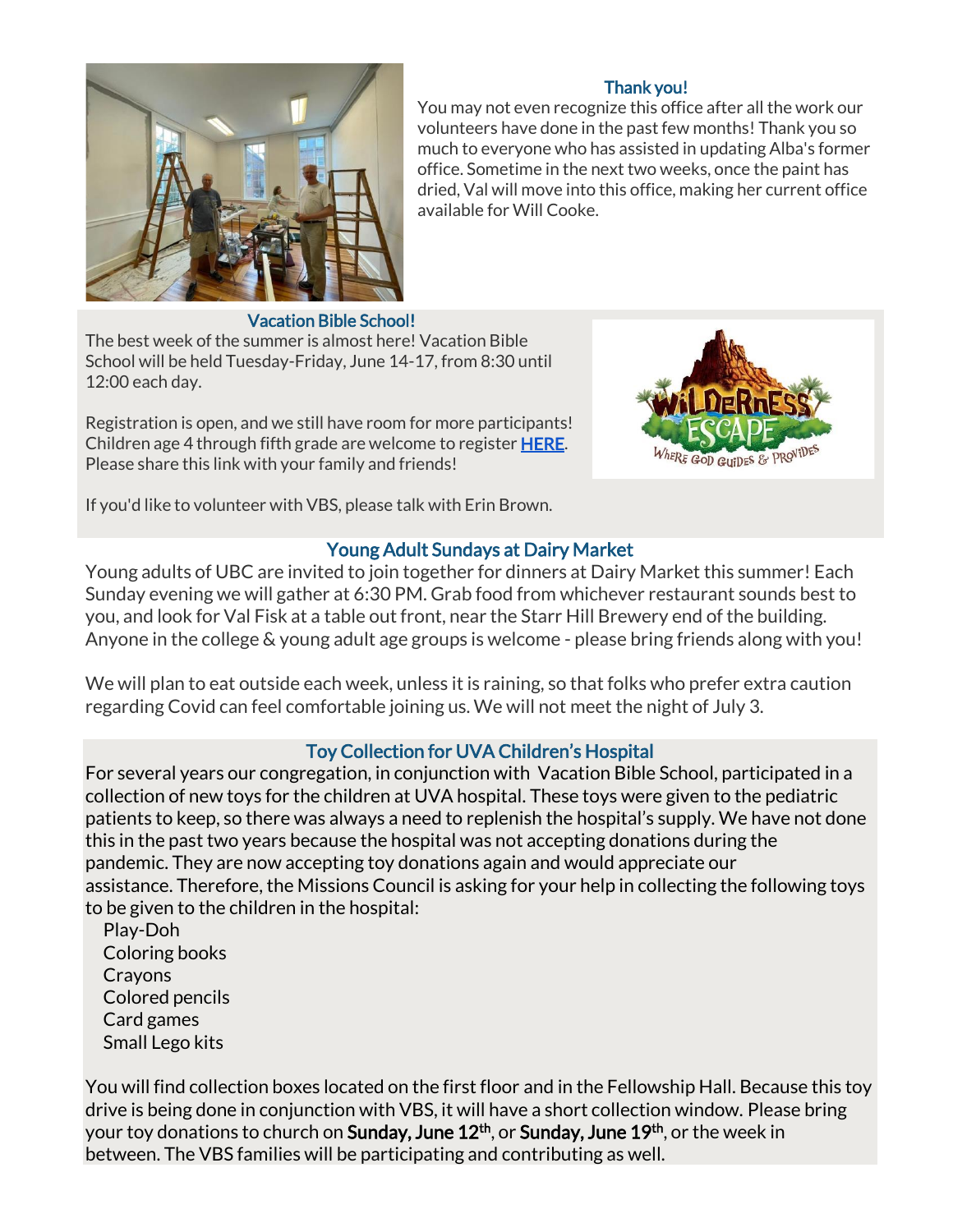## Circle of Caring: Bereavement Team

Will's Community When a friend or family member dies, the season of grief that follows can be overwhelming. In addition to the intense emotion that is felt, grieving family members are often faced with difficult decisions. Grief can also be isolating, as friends

don't always know what to say. It is in such situations of grief that our Bereavement Team quietly performs its ministry. A part of the deacon-led Circle of Caring ministry, the Bereavement Team supports family members in times of grief. Sometimes this includes visiting or making a phone call, bringing a basket of supplies for those hosting out-of-town relatives, sending a card, or reaching out on the anniversary of someone's death. This vital ministry is a balm to hurting souls in our midst.

Do you know of someone who is experiencing a season of grief? Please contact the church office or one of our ministers. If you'd like to join the team, you can reach out to the Team Leader, Michele Turner, or speak with our church staff. We'd love to have you join in this ministry!

#### Save the Date - Town Hall June 22

Please mark your calendars for a Town Hall meeting on Wednesday, June 22 at 6:00 PM. The purpose of this meeting will be to update the congregation on progress concerning JARC (the periodic review of our Constitution and Bylaws), to hear a brief report on the status of the Music Minister Search Committee, and to hear a brief report from Matt about his writing leave this spring.

#### Deacon Election

It is that time of year once again to elect Deacons to serve as leaders in our church, ensuring spiritual health and well-being. Voting for the new slate of names will take place until June 19, with a digital ballot available [AT THIS LINK.](https://forms.gle/K6jwZQbydPCf1FdR9) Printed copies are available at the church as well, and can be mailed to any member who requests one. Please remember to sign your name to your ballot to ensure votes from all members can be confirmed and counted.

#### Flowers Bring Great Joy

If you would like to dedicate sanctuary flowers for a special remembrance or celebration, the 2022 Floral Calendar is posted in the first floor hallway. Sign up on the calendar AND email Sarah Buchanan [sarahbucha@gmail.com](mailto:sarahbucha@gmail.com) to reserve your special date. She will order the flowers from Agape Florist for \$60 unless you want to provide them yourself.

Please make checks and online donations payable to UBC and earmark "sanctuary flowers." Available dates are:

6/12, 19 7/17, 24, 31 8/14, 21

If you love flowers, enjoy arranging them, or want to learn how, please contact Sarah at 434-409-9064 or [sarahbucha@gmail.com](mailto:sarahbucha@gmail.com) and join us on the Floral Team. Sometimes it can be as simple as taking an already made arrangement out of the refrigerator or silk arrangement and placing it in the sanctuary.

#### Office Staff Changes

As we make adjustments in the office due to the departure of our Financial Secretary, a group of volunteers are assisting with answering the phones and handling day-to-day tasks. Thank you to everyone who has jumped in to help already! Anyone else interested in signing up to help in the office can do so  $AT$ [THIS LINK.](https://www.signupgenius.com/go/10C0D4EADA62AA3F9C70-ubcoffice)